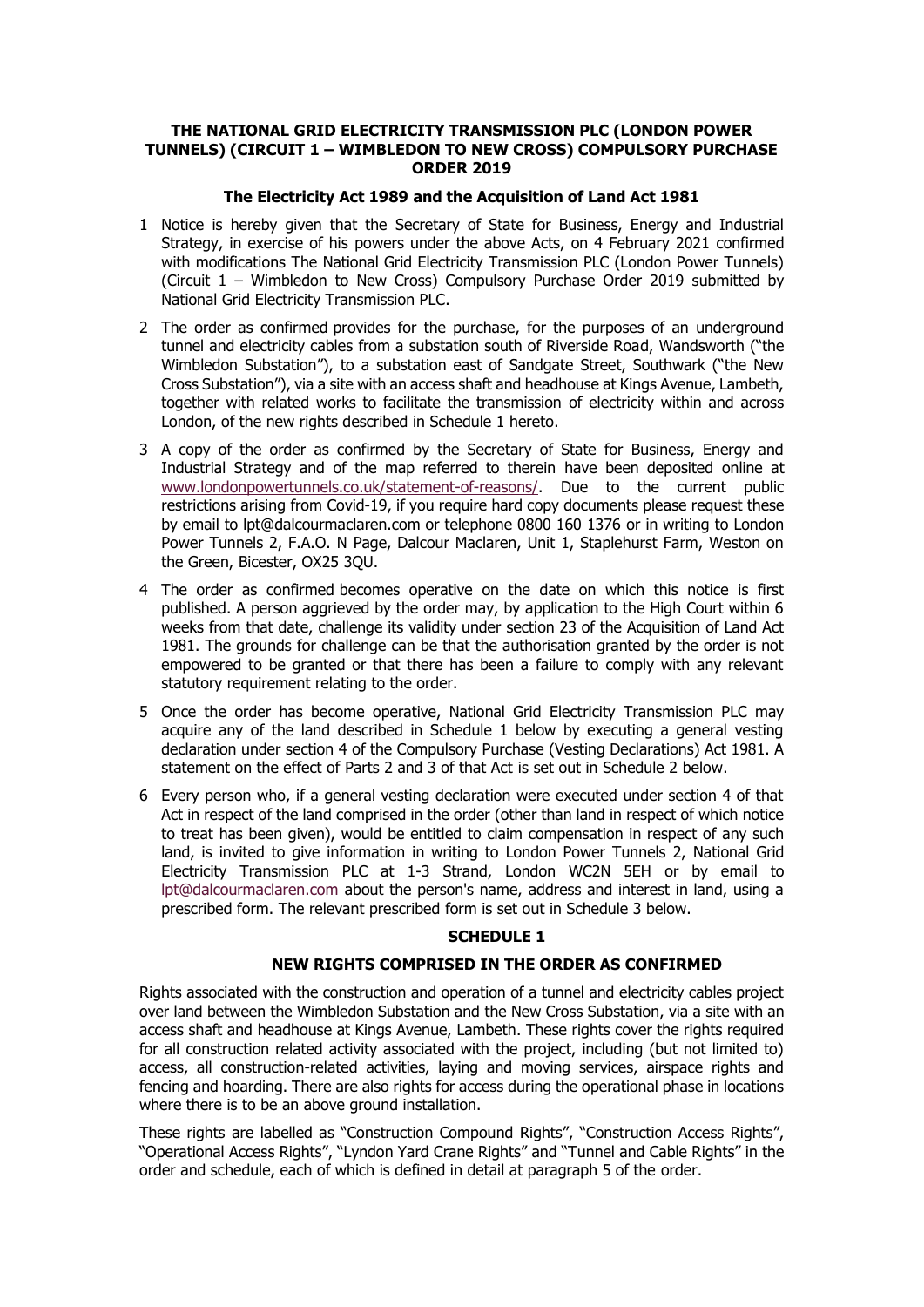# **SCHEDULE 2**

# **FORM OF STATEMENT OF EFFECT OF PARTS 2 AND 3 OF THE COMPULSORY PURCHASE (VESTING DECLARATIONS) ACT 1981**

#### **Power to execute a general vesting declaration**

1. Once the National Grid Electricity Transmission PLC (London Power Tunnels 2) (Circuit  $1 -$ Wimbledon to New Cross) Compulsory Purchase Order 2019 has become operative, National Grid Electricity Transmission PLC (hereinafter called "the Acquiring Authority") may acquire any of the land<sup>1</sup> described in Schedule 1 above by executing a general vesting declaration under section 4 of the Compulsory Purchase (Vesting Declarations) Act 1981 ("the Act"). This has the effect, subject to paragraphs 3 and 5 below, of vesting the land in the Acquiring Authority at the end of the period mentioned in paragraph 2 below.

# **Notices concerning general vesting declaration**

- 2. As soon as may be after the Acquiring Authority execute a general vesting declaration, they must serve notice of it on every occupier of any of the land specified in the declaration (except land where there is one of the tenancies described in paragraph 4) and on every person who gives them information relating to the land in pursuance of the invitation contained in the confirmation notice of the order. When the service of notices of the general vesting declaration is completed, a period specified in the declaration, of not less than three months, will begin to run. On the first day after the end of this period the land described in the declaration will, subject to what is said in paragraphs 3 and 5, vest in the Acquiring Authority together with the right to enter on the land and take possession of it. Every person on whom the Acquiring Authority could have served a notice to treat in respect of his interest in the land (other than a tenant under one of the tenancies described in paragraph 4) will be entitled to claim compensation for the acquisition of his interest in the land, with interest on the compensation from the vesting date.
- 3. The "vesting date" for any land specified in a declaration will be the first day after the end of the period mentioned in paragraph 2 above, unless a counter-notice is served under Schedule A1 to the Act within that period. In such circumstances, the vesting date for the land which is the subject of the counter-notice will be determined in accordance with Schedule A1.

# **Modification with respect to certain tenancies**

- 4. In the case of certain tenancies, the position stated above is subject to modification. The modifications apply where the tenancy is either a "minor tenancy", i.e. a tenancy for a year or a yearly tenancy or a lesser interest, or "a long tenancy which is about to expire". The latter expression means a tenancy granted for an interest greater than a minor tenancy but having on the vesting date a period still to run which is not more than the period specified in the declaration for this purpose (which must be more than a year). In calculating how long a tenancy has still to run, where any option to renew or to terminate it is available to either party, it shall be assumed that the landlord will take every opportunity open to him to terminate the tenancy while the tenant will use every opportunity to retain or renew his interest.
- 5. The modifications are that the Acquiring Authority may not exercise the right of entry referred to in paragraph 2 in respect of land subject to a tenancy described in paragraph 4 unless they first serve notice to treat in respect of the tenancy and then serve every occupier of the land with a notice of their intention to enter and take possession after the period (not less than three months from the service of the notice) specified in the notice. The right of entry will be exercisable at the end of that period. The vesting of the land will be subject to the tenancy until the end of that period or until the tenancy comes to an end, whichever happens first.

# **SCHEDULE 3**

### **FORM FOR GIVING INFORMATION**